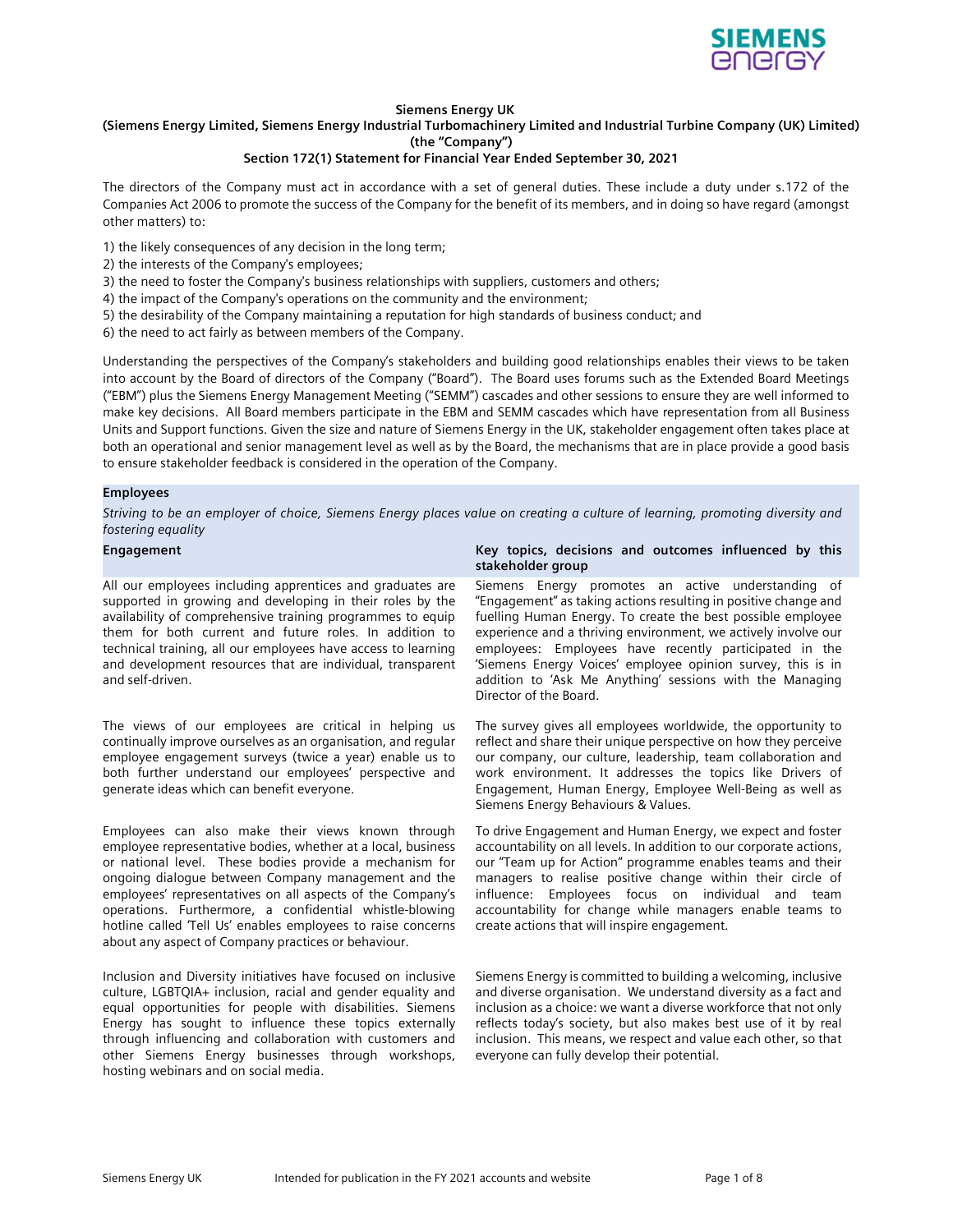

We use "inclusion" to describe our commitment to being an open and inclusive Company, striving to create safe, welcoming workplaces with a culture that encourages equality and belonging. We listen respectfully to learn from others and leverage our differences to innovate for better solutions. An inclusive culture brings our purpose to life; it ignites our innovation potential, paves our way towards a sustainable future and helps us transform ourselves and our customers.

We use "diversity" to describe our commitment to recognising and respecting the differences between people whilst valuing the contribution everyone can make to our business. We do not tolerate discrimination or bias of any kind. At Siemens Energy, we want every person to bring their whole self to work and trust that their potential will be fulfilled.

We have three strategic drivers that form the basis of our plan for Inclusion and Diversity:

Equal Opportunity: We are committed to fair and transparent practises for the attraction, promotion, development and retention of diverse people with different skills, abilities and ideas. We will listen, learn and act to visibly demonstrate to all our employees that we are committed to multivariate diversity. The Board is responsible for overseeing the Company's progress in closing the gender pay gap and publishes each year a Gender Pay Gap report.

Belonging: We make our mix work by creating an inclusive culture where people feel respected, engaged, able to speak up and be themselves.

Society and Partnerships: We work together, internally and externally, with customers and partners to support us in becoming more diverse and inclusive.

One effect of the COVID-19 pandemic has been to accelerate the flexibility of how our employees work. With Siemens Energy already committed to Employee Led Flexibility via its #bettertogether programme, in many cases employees can carry out their roles in a way which best fits their preferences and circumstances, reflecting the commitment of Siemens Energy to mobile working which includes working away from traditional workplaces, and instead working at home or other locations which suit both employees and the Company. This has become increasingly embedded as the 'New Normal' way of working for many of our employees.

### Customers, Suppliers and Business Partners

Business relationships with the Company's customers, suppliers, and other business partners are fundamental to Siemens Energy.

| Engagement                                                                                                                                                                                                                                            | Key topics, decisions and outcomes influenced by this<br>stakeholder group                                                                                                                                                                                        |
|-------------------------------------------------------------------------------------------------------------------------------------------------------------------------------------------------------------------------------------------------------|-------------------------------------------------------------------------------------------------------------------------------------------------------------------------------------------------------------------------------------------------------------------|
| Customers are always at the centre of our thinking with<br>regard to technology, innovation and how to best consult and<br>support them. Our main goal is to establish ourselves as the<br>partner of choice for our customers by fostering close and | We engage with our customers to develop a portfolio of energy<br>technology products, solutions and services in the delivery of<br>their operational business requirements. We develop strong<br>relationships with customers, suppliers and business partners to |
| trusted partnerships.                                                                                                                                                                                                                                 | assist in their journey to a more sustainable environment and a                                                                                                                                                                                                   |

carbon neutral target.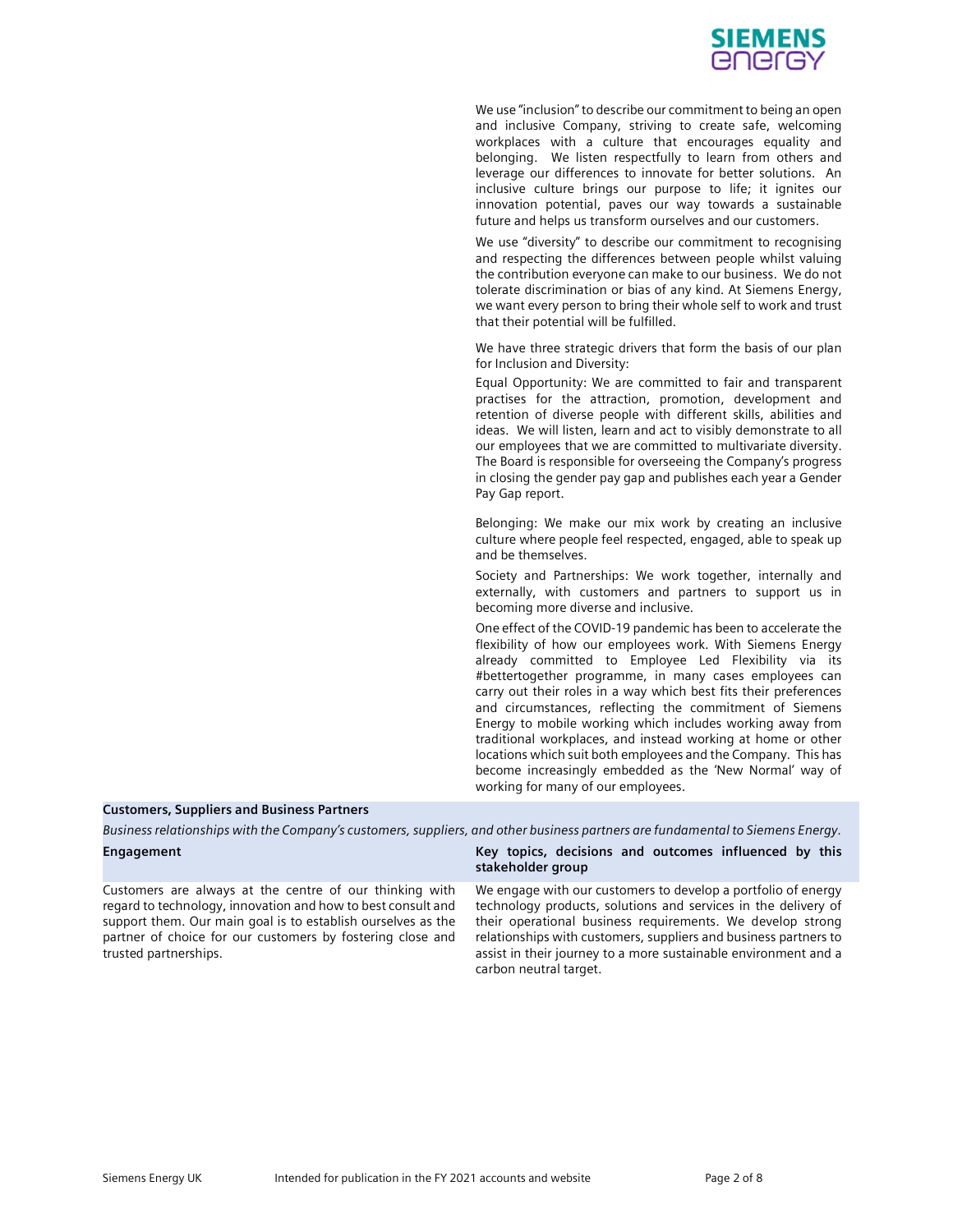

Liquidity of our suppliers is critical to ensure a sustainable supply chain and Board members support this through reviewing our payment performance; ensuring availability of electronic invoicing and engagement of senior management with suppliers who are showing signs of financial stress.

Siemens Energy has joined the Buy Social Corporate Challenge, an initiative aimed at embedding positive social and environmental impact into everyday business spend. The UK Government-backed Challenge sees a group of businesses committed to collectively spend £1 billion with social enterprise suppliers.

Siemens Energy is committed to increasing transparency of our carbon emissions through the supply chain and supporting suppliers to reduce their emissions.

Siemens Energy continues to promote the real living wage with its suppliers to enhance people's lives which has been shown to improve supply chain performance.

Siemens Energy engages with 2000+ suppliers with 55% of these being third party and 45% being suppliers within the Siemens Energy Group.

Our suppliers add value to Siemens Energy and our stakeholders through product innovation, quality, availability and investment. We rely on our suppliers to provide a competitive and transparent supply chain, which we develop to ultimately generate affordable clean energy. Our aim is to create sustainable diversity and safety for our people and for the people in our supply chain.

All suppliers can access our supply chain management "About Us" communication page which encompasses collaboration, our supplier management portal and sustainability in the supply chain.

We have implemented correct purchasing guidelines for all our Business Units which ensures a standard global framework is in operation on how we engage and manage suppliers at Siemens Energy.

All suppliers are required to sign our Code of Conduct which clearly sets out the standards and principles when working with Siemens Energy, including on topics such as inclusion, diversity and sustainability. Suppliers must agree to follow the Code of Conduct and implement it within their own supply chains.

Our procurement teams are committed to developing business relationships formed by committed organisations to maximise joint performance for achievement of mutual objectives and creation of additional value. For strategic suppliers a member of the senior management team act as an owner of the relationship.

In the transmission sector Siemens Energy has long term relationships with all the major utilities and a selection of industrial customers and Special Purpose Vehicles (SPVs). We engage with our customers through a number of frameworks for product and systems, EPC construction contracts for major infrastructure projects in the offshore and interconnector sector and service contracts supporting the installed assets over its lifetime.

We have extended our supply chain finance solution in order to facilitate the sale of receivables under attractive conditions which optimises the suppliers cashflow and working capital including a reduction in administrative costs.

Our electronic supplier integration programme (ESI+) continues to be rolled out to improve receipt and payment of invoices which makes the process even faster, more efficient and more transparent.

In alignment with specific customers, Siemens Energy is actively working with suppliers to ensure all directly employed people and people employed within its sub-contractors are paid the real living wage.

Regular collaboration workshops are held which are attended by senior management from Siemens Energy and the supplier to discuss the wider aspects of the relationship.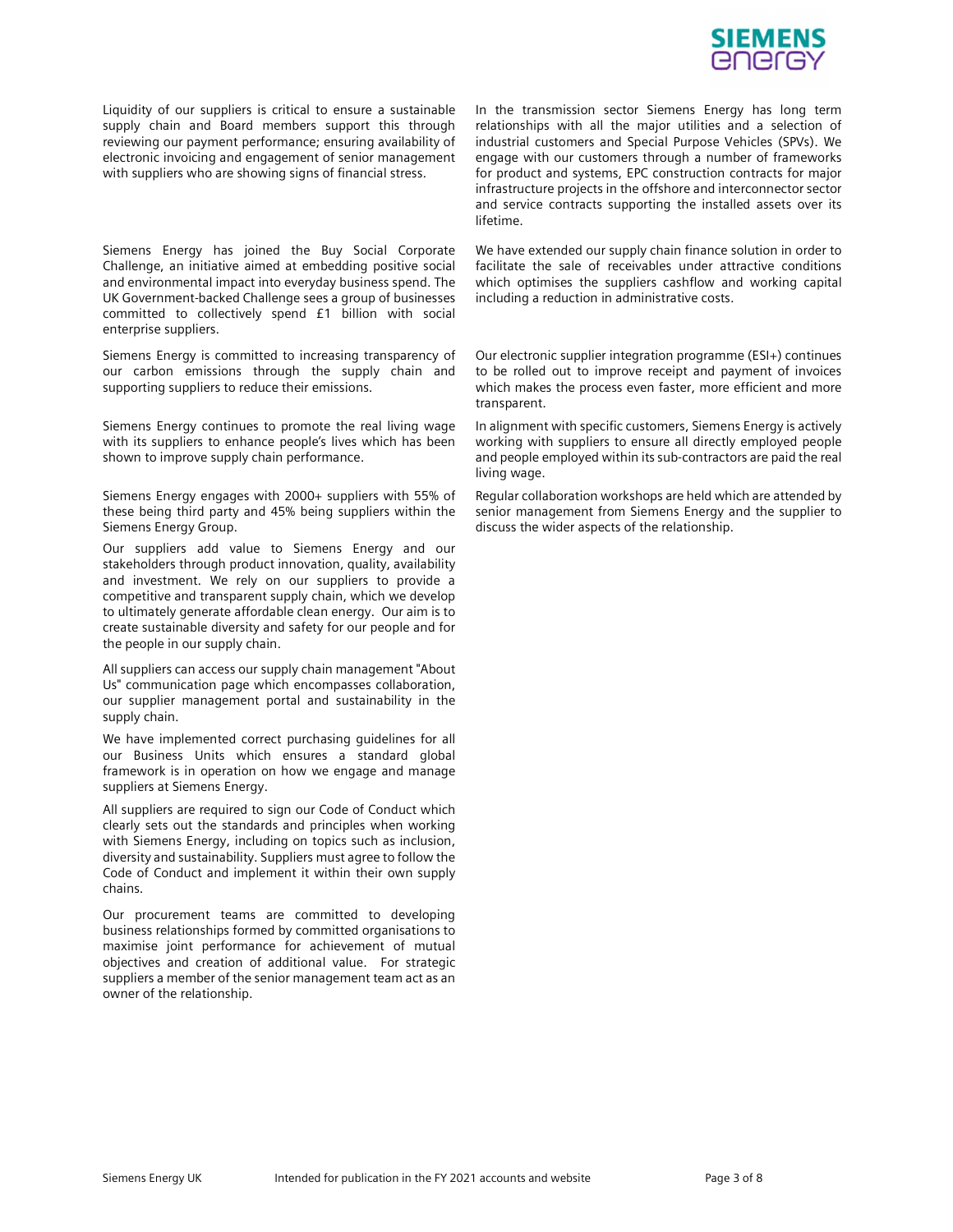

### Communities and Environment

Siemens Energy is committed to our purpose 'we energise society' which is supported by our Sustainability approach. Social Impact is delivered through our Societal Engagement Programme and protection of the environment is supported by our Decarbonisation and Zero Harm Programmes.

In the UK, we follow the Siemens Energy global approach, for societal engagement, with a focus on regional activities.

In the UK, we have established a Societal Engagement programme to deliver social value which is led by the Sustainability and supported by a network of local site and project ambassadors. Employees are encouraged to take two days per year to undertake volunteering to support the programme.

- 
- 
- 

We are committed to following the United Nations Sustainable Development Goals which are a social value charter for the planet and the principles laid out within the Public Services (Social Value) Act 2012.

consultancy in this area, Social Value Portal (SVP) to enable We have engaged the services of a leading specialist · MIND – fundraising to support the mental health charity<br>consultancy in this area, Social Value Portal (SVP) to enable and mental health campaigns<br>measurement of s

We use both non-financial and financial data as evidence of Theor Wildlife Trusts - volunteer workdays

The carbon footprint has been baselined in FY21 as the first full year operating as Siemens Energy. Progress in delivering targets will be reviewed against this baseline from FY22 onwards.

Engagement **Engagement** Christian Material Christian Material Christian Material Christian Material Christian Materia Christian Materia Christian Materia Christian Materia Christian Materia Christian Materia Christian Mate stakeholder group

Societal Engagement Programme Societal Engagement Programme outcomes for FY21 Energy transformation

> National Energy Action (NEA) charity - 100 places funded on Decarbonising Homes training course for community workers, providing delegates with an understanding of low carbon and renewable technologies and how they can help people living in fuel poverty.

Societal Engagement is grouped into three key themes. Access to education **and include the control of the contro**<br>Figures of the virtual work experience resources developed for virtual work experience resources developed f engagement with schools<br>Access to education · **Inclusion and Diversity in education panel and hackathon in** 

partnership with Stemettes<br>Sustaining communities · Sustaining communities · Sustaining communities in the supported; Primary<br>School engagement STEM activities supported; Primary

Engineer competition, Virtual Rock Assembly with Talent Foundry

Sustaining communities:

We have engaged the services of a leading specialist  $\cdot$  MIND – fundraising to support the mental health charity and mental health campaigns

the impact of our activities on communities.<br>Fundraising for local charities (nominated by each Siemens <sup>·</sup> Fundraising for local charities (nominated by each Siemens Energy site)

> In FY21 a total of £37K was raised for Siemens Energy charities through fundraising activities.

> We created £1M of social value delivered through volunteering, sponsorship and donations in kind.

Examples of social engagement on customer projects:

- Using a social enterprise for wood recycling, where the wood waste is re-used, creating jobs for local people<br>- Provision of water from a social enterprise company whose

purpose is to invest profits into saving carbon emissions, championing a circular economy and ending water poverty - Using services of a recycling supplier whose goal is to create

social value each year that is equal to, or greater than, 10% of annual sales.

### Decarbonisation Programme (UK) Decarbonisation Programme (UK) outcomes

The Siemens Energy Decarbonisation programme will deliver outcomes around key targets through a series of workstreams reporting into a quarterly Decarbonisation Steering Committee. The programme has been communicated to internal and external stakeholders.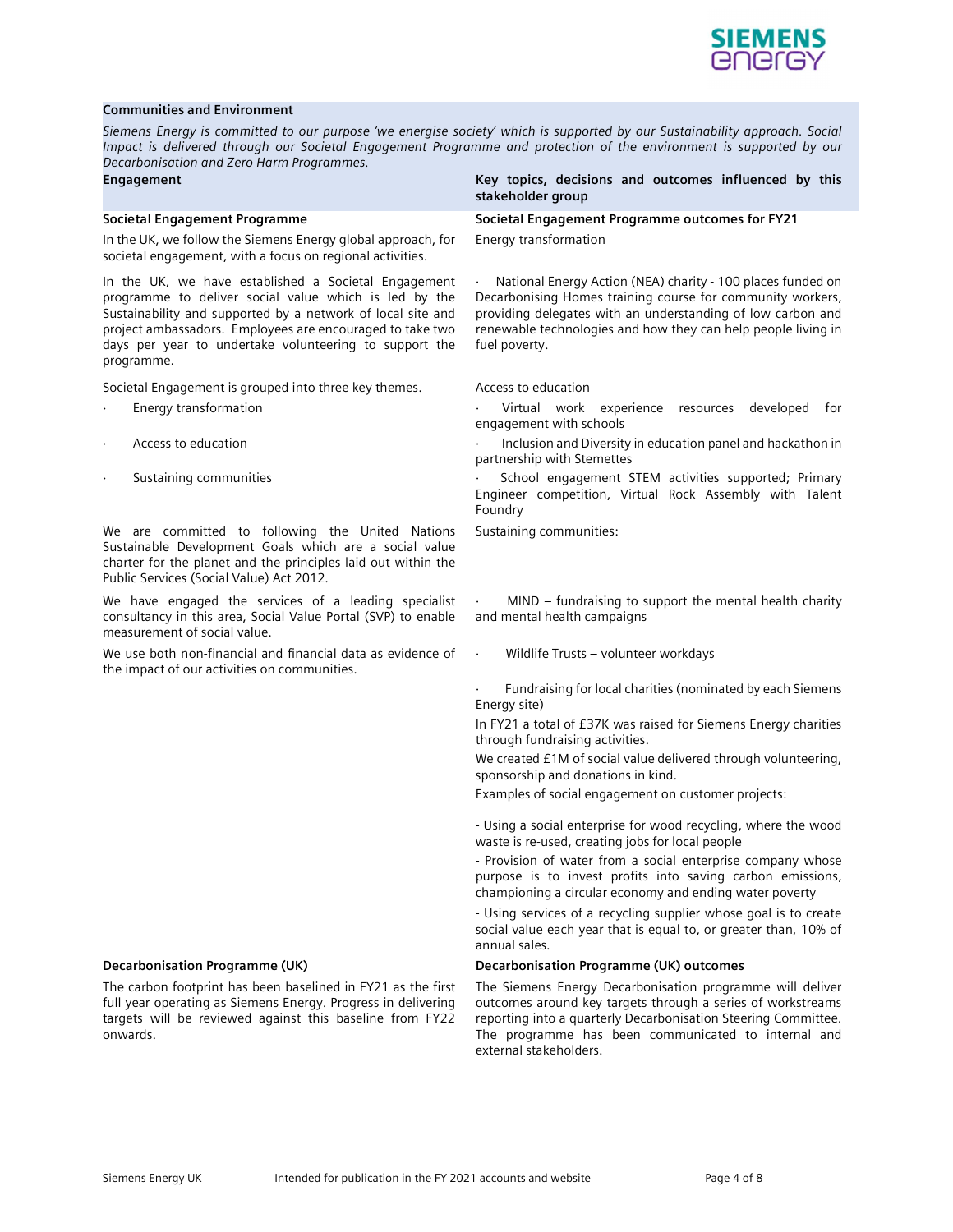

We will review annually to consider significant events and changes in circumstances such as site closures. Benefits of our business activities can provide both the rationale and the motivation for moving towards a net zero carbon society, as well as local benefits to the community.

# Targets (Scope 1 & 2)

Reduction in absolute carbon emissions (CO2e) by 5% year-on year

2. Annual energy performance targets for all Siemens Energy manufacturing sites and offices

3. Replace natural gas used for heating on manufacturing sites and offices by 2030

4. Reduction of carbon emissions from testing gas turbines by 5% year-on year (normalised against test demand)

5. Transition Siemens Energy vehicle fleet to be 100% low emission vehicles by 2025.

Engage our supply chain to understand monitoring of Theorial Enterprise scope 1, 2 and 3 emissions and develop improvement plans 1. Engage our supply chain to understand monitoring of Social Enterprise<br>scope 1, 2 and 3 emissions and develop improvement plans<br>(3-year plan)

## Zero Harm programme

Siemens Energy succeeds through its people. Fostering the health and safety culture and performance of Siemens Energy employees as well as safeguarding their working conditions are core to Siemens Energy social and business commitment.

Siemens Energy has a Zero Harm philosophy based on 4 principles:

- It is achievable
- 
- 
- 

There are three-time frames for the programme to deliver transformational decarbonisation by 2030:

- Optimisation (2020-2023)
- · Investment and Innovation (2023-2030)
- Transformation (2030 onwards)

Siemens Energy key manufacturing sites in Newcastle and Lincoln are certified to ISO 5001:2018 for energy management.

Carbon Footprint for FY21 to be verified by the Carbon Trust in November 2021.

Sustainable Procurement activities

In a pilot project, Siemens Energy has engaged key suppliers to gain visibility of Scope 1, 2 & 3 CO2 emissions. This data will form our reporting base and an engagement plan developed to target specific areas / suppliers with the highest carbon emissions.

- Decarbonising the Supply Chain
- Sustainable Procurement Framework using ISO 20400
- Targets (Scope 3) **Targets (Scope 3) SME/MSME Reporting** 
	-

The Company commits to supporting the physical and mental wellbeing of all employees, engaging with Occupational Health providers and various wellbeing partners to achieve this. Across the Company, Wellbeing Champions and Mental Health First Aiders are part of a strategic approach to wellbeing which aims to equip our managers and employees with the tools to cope with the stresses and strains of life and make healthy lifestyle decisions. All employees have access to an Employee Assistance Programme (including counselling where required), fortnightly virtual (due to Covid) Yoga sessions as well as various training courses on topics such as: Building Resilience, Mental Health Awareness, Mindfulness and Body Mechanics. In addition, line managers have access to a mental health awareness training course.

A suicide awareness and prevention webinar was run in FY21 available to all employees, with structured support available following on from the issues raised.

We do not compromise **A** monthly wellbeing newsletter and wellbeing awareness updates are regularly sent to employees of Siemens Energy.

We take care of each other *inclusion* we take care of each other we take care of each other we develop locally in addition to creating local zero harm programs for vertical well and the develop local zero harm programs fo Environment, Health and Safety, a country specific set zero Harm plan of commitments was rolled out designed to improve the Health and Safety performance and culture of the business.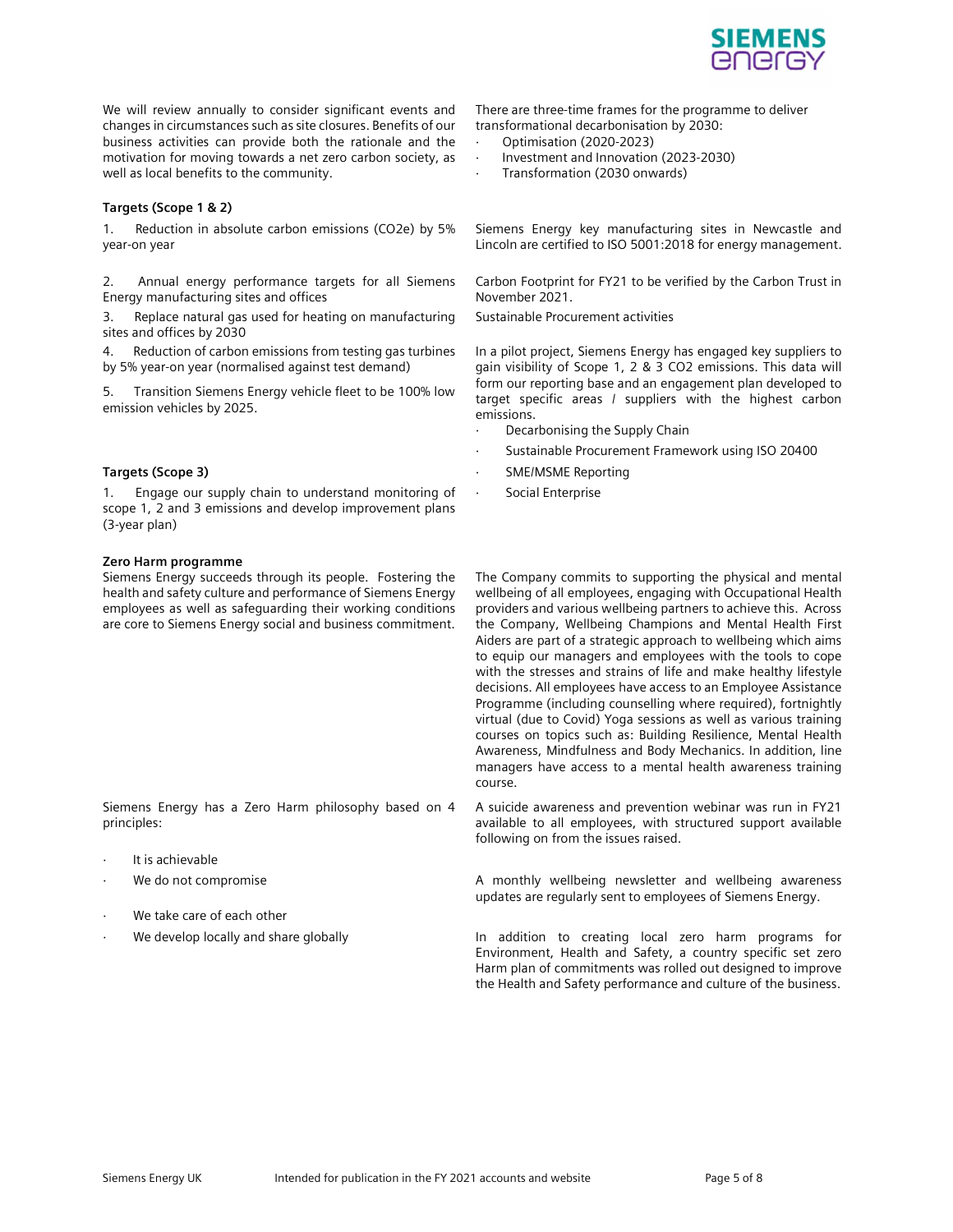

A global program has been rolled out in FY21 (October 2020 – September 2021) building on our existing strong Zero Harm culture, while putting ownership for developing and implementing Zero Harm with each local manager. The approach is bottom up, not top down, which is done to ensure that every employee is engaged in developing the program and understands the risks associated with their work environment.

### Environmental Protection

Siemens Energy global Zero Harm programme supports both the safety of our employees (as described in Employees Section above) and protection of the environment.

There are four core principles underpinned by behaviours and building blocks for local programmes.

The specific focus for protection of the environment are:

· We will act to reduce the environmental impacts of our work activities and protect resources.

· We will never ignore any opportunities to minimize energy usage and waste generations.

The building blocks to support Zero Harm for the environment are:

- Decarbonisation,
- Product Stewardship
- Conservation of Resources.

All our businesses comply with the requirements of ISO 14001:2015 for Environmental Management and ISO 50001:2018 for Energy Management.

We focus on minimising the environmental impact of our project and civils work, promoting circularity and reducing embedded carbon. For example, the Sanford project will reuse of 11,500m3 of topsoil and 3,544 m3 of subsoil in the project landscaping works to avoid this material becoming waste and being taken for disposal off site. The reuse on site of this material will achieve an approximate reduction of 725 tCO2.

Wood recycled from Rothie project site (circa 12.14 tonnes) was used for community projects, to make log stores or chipped and turned into fibre board for the construction industry. Plywood is used to make wildlife boxes.

We support environmental and community improvements at our project site locations. For example, the Viking Link project are supporting the transformation an area of disused/overgrown land behind Donnington Graveyard into a wellbeing area for the community.

Siemens Energy have supported Computer Aid for the personal old IT equipment recycling with 3,500 devices recycled and provided to communities in need.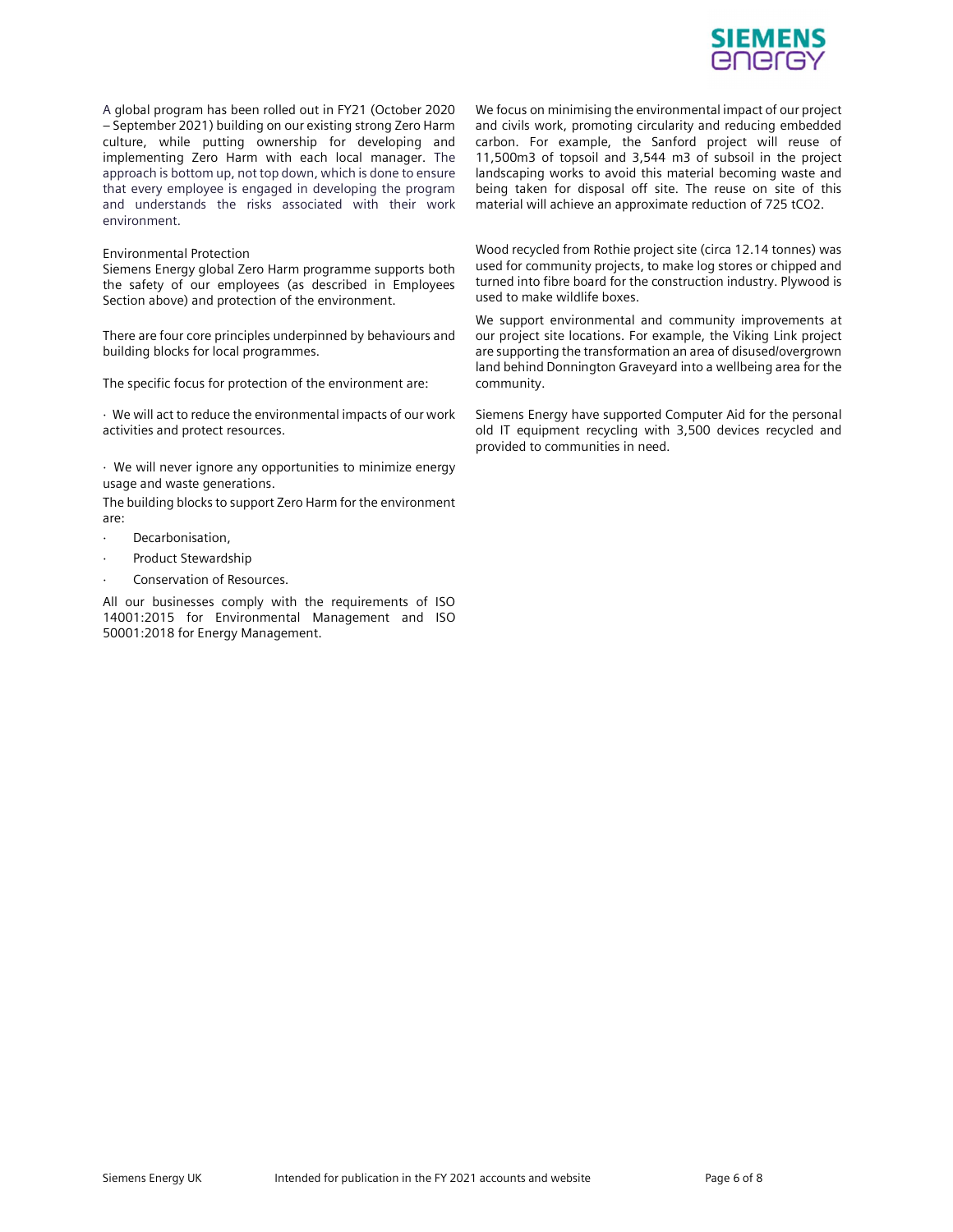

### Government, Regulators and Trade Associations Regulators and Trade Associations

Continuous dialogue with policy-makers is extremely important for the success of a global company like Siemens Energy.

Siemens Energy is politically neutral, but we operate in markets which are shaped by UK Government policy, either directly or indirectly. We are also providers of solutions to some of the most pressing issues facing the planet, such as digitisation, de-carbonisation and urbanisation. As a result, we are regularly consulted on economic and policy issues by governments, business associations and civil society.

Our external engagement is governed in full accordance with our Company commitment to responsible and sustainable business. In doing so, we often meet with policymakers directly. We also engage through memberships of industry organisations such as Energy UK, Renewable UK and Make UK. These allow Siemens Energy to engage with peers and regulators to discuss emerging policies, regulation, and innovation.

Engagement Key topics, decisions and outcomes influenced by this stakeholder group

> Siemens Energy engages with policymakers at all levels in the UK Government, devolved nations and on a cross-party basis.

> Active topics this year include decarbonisation, exports and inward investment.

> Members of our leadership team regularly meet with key contacts within the Department for Business, Energy and Industrial Strategy ("BEIS"), Number 10 energy policy team and the Department for International Trade, to discuss and understand the UK Government's approach to reaching net zero and how energy policy will deliver this. Members of the EBM are also involved in joint Government-Industry working groups on developing hydrogen policy in the UK, including the UK Hydrogen Advisory Council and the hydrogen taskforce within the Strategic Markets Initiative. We responded to formal consultations on subjects including export finance – ending support for fossil fuel projects, and decarbonisation readiness. consultations on subjects including export finance – ending support for fossil fuel projects, and decarbonisation readiness.

> There has been further political engagement with MPs and local political stakeholders in relation to construction projects and site footprints. has been further political engagement with MPs and local political stakeholders in relation to construction projects and site footprints.

> Engagement with Make UK has included employment policy implications of COVID-19 such as the furlough scheme and the Skills Survey post COVID-19. Siemens Energy participates in several Energy UK committees covering public affairs and policy development covering a range of topics. In addition, we have received information through our membership on the discussions Energy UK is having with BEIS and the Department of Health and Social Care relating to COVID-19.

> Following the spin-off from Siemens AG in September 2020, a number of initiatives have been undertaken to ensure that Siemens Energy continues to be fully compliant with all applicable laws and regulations. Siemens Energy is currently rolling out its own set of policies and procedures to ensure that all employees, associates and contractors understand the zerotolerance stance of Siemens Energy in relation to tax evasion. In addition, Siemens Energy has published a UK tax strategy, available on its website, outlining its approach to taxation in the UK and its intention to be fully compliant and transparent in its interactions with HMRC.